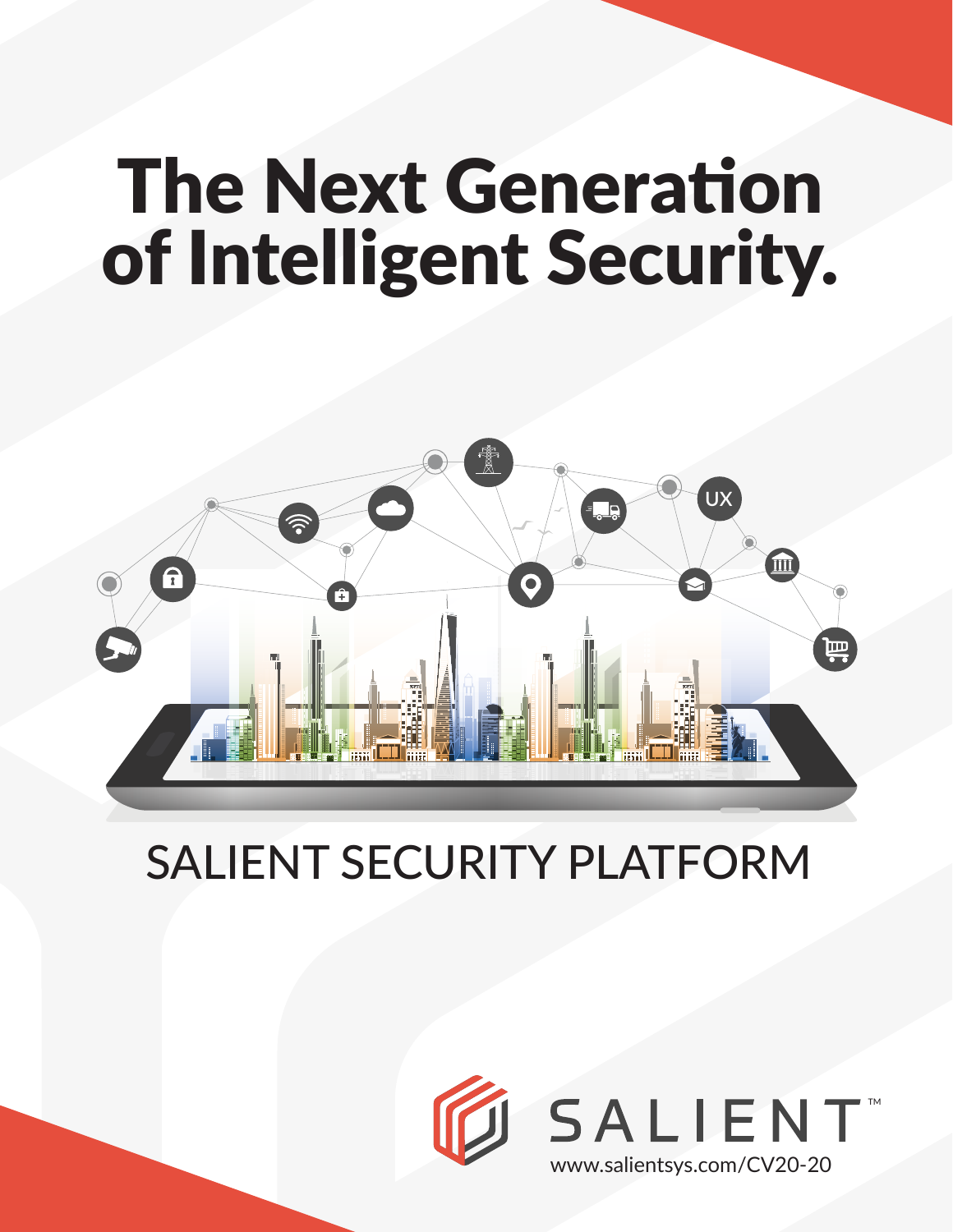#### SALIENT SECURITY PLATFORM

The Salient Security Platform represents the latest innovation for intelligent security. CompleteView 20/20 is the next-generation video management solution that is simple, scalable, and secure with an intuitive, unified user experience across all platforms. With its superior command and control tools, multi-point monitoring capabilities, and third-party integrations, CompleteView 20/20 delivers a comprehensive security management solution to meet your current and future security needs.

**SCAL**

**A**

**BLE**

√ Intuitive UI/UX √ Device Agnostic √ Painless Deployment

> √ One-to-Many Sites √ 3rd Party Integrations √ Current and Future Needs

√ 360 Situational Awareness √ Command & Control Hub √ Anytime, Anywhere Surveillance

#### WHAT'S INSIDE SALIENT SECURITY PLATFORM

**CV**

**20/20**

**S<sup>I</sup>MPL<sup>E</sup>**

**<sup>S</sup>ECUR<sup>E</sup>**

| <b>CompleteView 20/20</b> | Next-generation video surveillance software                                                                                 |
|---------------------------|-----------------------------------------------------------------------------------------------------------------------------|
| <b>LPRTracker</b>         | Powerful license plate recognition recording and alerting capability                                                        |
| <b>TransactionTracker</b> | Fully-integrated video solution that can synchronize POS transactions, video data,<br>and exception-based reporting systems |
| <b>ViewPoint</b>          | Technology that turns any desktop computer screen into a video feed for<br>monitoring computer activity                     |
| <b>Video Synopsis</b>     | Video analytics that transform video into actionable intelligence                                                           |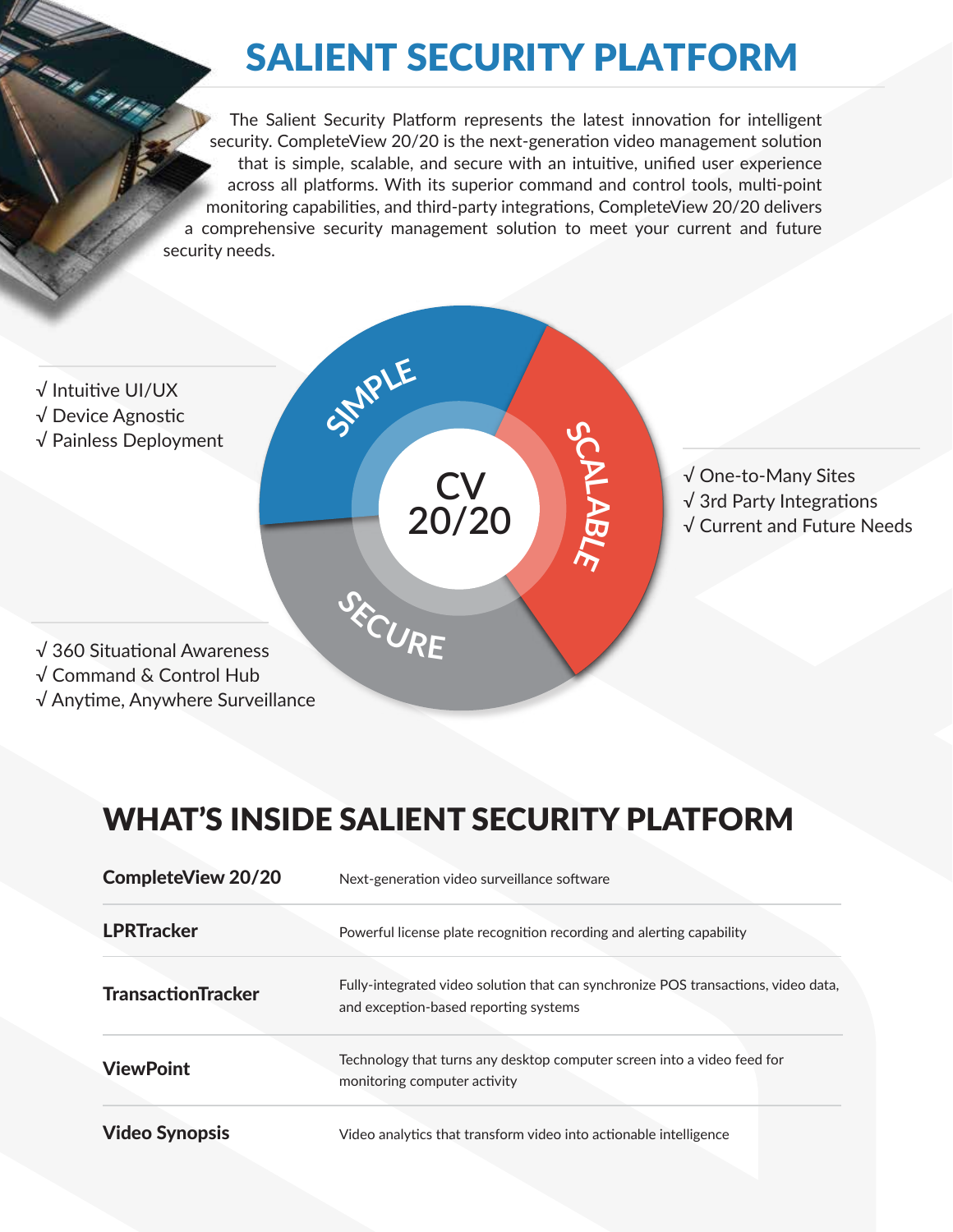## COMPLETEVIEW 20/20 **TM**

#### COMPLETEVIEW 20/20 MUST SEE FEATURES

| <b>CV GeoView</b>              | Select cameras on a map and create a view layout on the fly from selected cameras. CV<br>GeoView instantly creates layouts of cameras, allowing live monitoring personnel to follow<br>suspects easily.                                                                                                |
|--------------------------------|--------------------------------------------------------------------------------------------------------------------------------------------------------------------------------------------------------------------------------------------------------------------------------------------------------|
| <b>Custom Tabs</b>             | Create tabs from individual cameras and view layouts, allowing operators to switch<br>between the most important cameras and views much more quickly.                                                                                                                                                  |
| <b>Text Search</b>             | Search for events, cameras, and other activities by typing key words into a search box. The<br>search feature instantly narrows down events, cameras, and views to the keywords.                                                                                                                       |
| <b>Automatic Map Switching</b> | Allow operators to see a camera's location in relation to the facility being monitored. A<br>camera displayed in Alarm View that is also located on a corresponding map will<br>automatically display in the Map panel.                                                                                |
| <b>Remote Investigations</b>   | Download and search remote video investigations much more quickly through the<br>bandwidth-reducing benefit of Dynamic Resolution Scaling, now available in Playback.<br>Playback and search exceptionally fast, while exported video resolution is downloaded at<br>full resolution at the same time. |

#### THE 5 MOST SALIENT POINTS

**MANAGE** and administer your enterprise security solutions up to 30% faster.

> **CUSTOMIZE** layouts and views with the multi-display command and control panel.

> > **SHARE** anytime, anywhere camera layouts/views across desktop, web, and mobile devices.

VIDEO, events, and system health in real time.

**USE 360°** situational awareness of camera layouts/locations to quickly navigate sites.